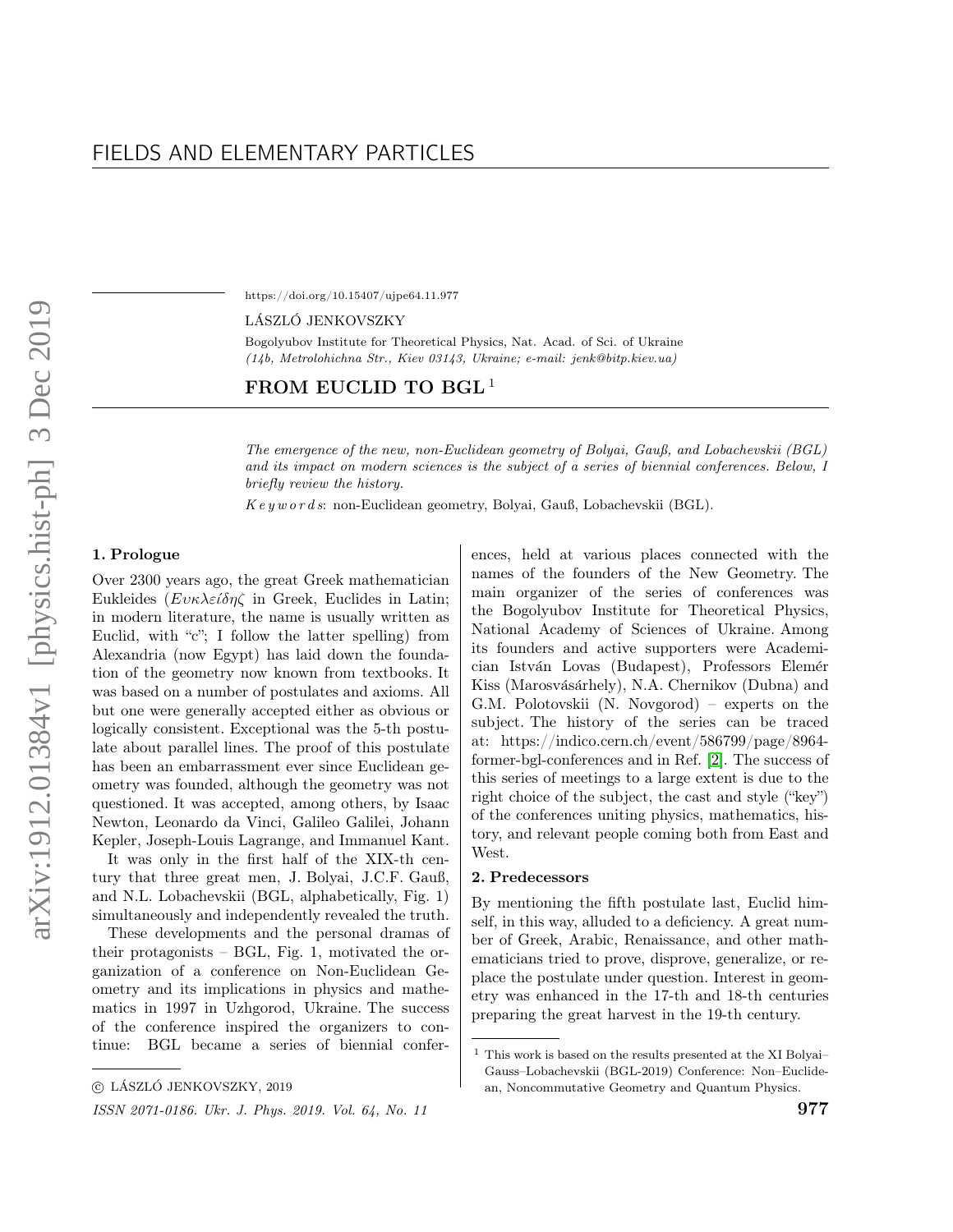

Fig. 1. J. Bolyai, J.C.F. Gauß, and N.I. Lobachevskii



Fig. 2. Visualizing the non-Euclidean geometry

Before BGL, at least two men came close to the concept of the new geometry. One was Girolamo Saccheri, an Italian monk, who made the right step in his "Logica demonstratica" to resolve the contradiction. The idea was further elaborated in his paper entitled "Euclides ab omni naevo vindicates" ("Euclides free of any shadow"), published in 1697. Saccheri's work did not remain unnoticed: it became familiar, e.g., in Göttingen due to the thesis of Klügel (a student of Prof. A. Köstner) "Conatuum praecipurum theoriam parallelarum demonstrandi recensio"), where it was thoroughly reviewed. Later on, in 1766, Saccheri's approach was further developed by Lambert.

Between 1807 and 1816, Schweikert, a German lawyer in Kharkov (sic!), developed his version of non-Euclidean geometry, called "Astralische Geometrie" (alluding to cosmic scales at which any departure from the Euclidean geometry may be noticeable). Schweikart, an amateur mathematician, did not use any formalism, his ideas were mathematically formalized by his nephew Taurinos, who in 1826 published his "Geometria prima elementa", in which the "log-spherical" formalism, preceding that of Bolyai and Lobachevskii was used to prove Euclid's 5-th postulate.

Gauß was familiar with the work of Schweikert and Taurinos.

### 3. Bolyai, Gauß, and Lobachevskii (BGL)

In the new geometry, the sum of internal angles is not  $\pi$  any more (Fig. 2). It can be smaller depending on the length of the sides. The new "parallelism angle"  $\Pi(x)$  (equivalent of  $\pi/2$  in the Euclidean case) is related to the distance  $x$ , see Fig. 2, by

$$
ctg\Pi(x)/2 = q^x,\t\t(1)
$$

where  $q$  is a parameter.

The curvature in the right panel of Fig. 2 is accentuated (enhanced) for pedagogical reasons. J. Bolyai, C.F. Gauß, and N.I. Lobachevskii were aware of the non-observability of any departure from the Euclidean geometry within the visible Universe. This yields the epithet "new" ("absolute", "imaginary", "pan", ...) and the reason why contemporaries were so reluctant to accept the apparently abstract construction.

It is like a mystery how a problem open for millennia could have been resolved practically simultaneously (within a decade) independently by three men who never met and did not communicate, see their (simplified) world lines, last Section.

## 3.1. Johann Carl Friedrich Gauß

The eldest among BGL was born in April 30, 1777 in Braunschweig [\[4\]](#page-5-1). In 1795, he entered the Göttingen University, where Farkas Bolyai (János' farther) became his closest friend during his studies. After 3 years in Göttingen, Farkas returned to his homeland Transylvania, where he became a teacher of mathematics in Marosvásárhely. The friendship between Farkas and Carl Friedrich however lasted for decades with an extensive exchange of letters, providing valuable information for the history of science.

In 1804, Farkas sent his "proof" of the 5-th postulate to Gauß. In his reply, Gauß indicated an error in the derivation of his friend, adding that himself he also hopes to progress in solving the problem. It looks surprising that Gauß, commenting Lobachevskii's "Geometrische Untersuchungen", wrote to Schumacher in 1846 that he found in Lobachevskii's work "nothing new".

In 1815 in a comment on Mätternik's book, he wrote: "...we should admit that we are unable to advance compared to the 2 thousands years old Euclides". Moreover, in a letter to Olbers (28.04.1817), he wrote that "geometry cannot be proven by human intelligence".

Schweikert published his paper on parallels "Astralische Geometrie" in 1807 and developed it further after he moved from Kharkov to Marburg. Gauß'

**978 ISSN 2071-0186. Ukr. J. Phys. 2019. Vol. 64, No. 11**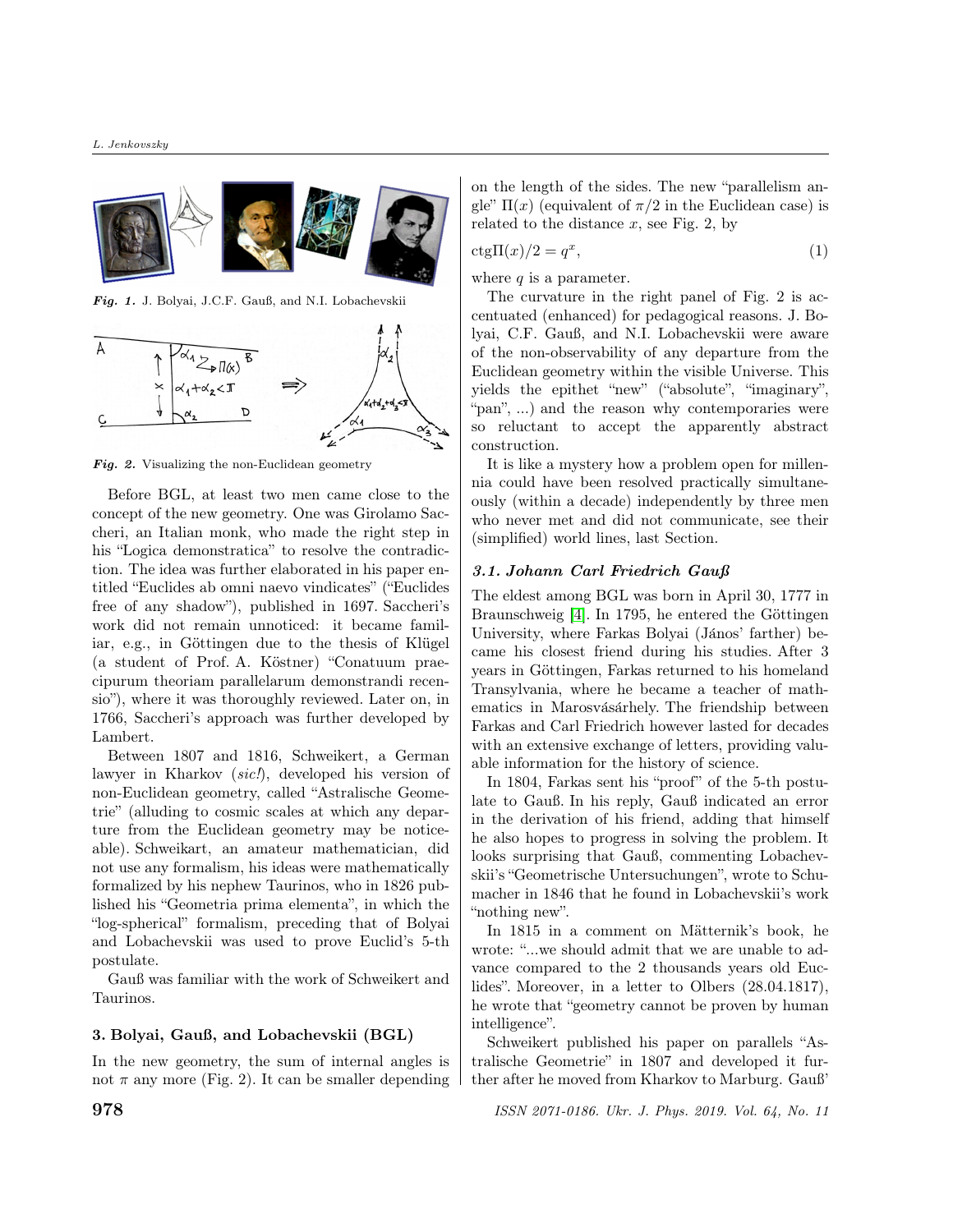work was inspired to a large extent by a letter of Schweikert in 1819, in which Schweikert informed Gauß of his geometry. Taurinos continued his work in 1924 in close touch with Gauß. As mentioned above, Schweikert and Taurinos stopped half-way, unable to abandon the Euclidean way of reasoning.

After 1816, Gauß, partly inspired by practical goals, started working on geodesics, and, in 1828, he published his famous paper on differential geometry (curved spaces). However, it was only E. Beltrami who in 1868 suggested the interpretation of non-Euclidean geometry in terms of surfaces with negative curvature.

In 1832, Gauß became aware of the work by János Bolyai, mediated by Farkas, and he acknowledged Lobachevskii's "Geometrische Untersuchnungen" in 1840. The same year, he started learning Russian; A.S. Pushkin's "Boris Godunov" in original Russian was found in his library.

Gauß did not publish a single paper on non-Euclidean geometry. On various occasions, e.g., in his letters, he privately praised both Lobachevskii and János Bolyai for their contributions in developing the new geometry, but he never cited them publicly for that achievement! In 1842, Lobachevskii was nominated Member of the Göttingen Scientific Society. However, in Gauß' recommendation, Lobachevskii's work on geometry was not mentioned.

### 3.2. Nikolai Ivanovich Lobachevskii

was born in Nizhni Novgorod (where N.N. Bogolyubov was also born, by the way) on November 20, 1792 [\[3\]](#page-5-2). His studies and professional carrier are connected with Kazan, next big town downstream Volga.

The first presentation of his "new geometry" took place at the Department of physical and mathematical sciences of the Kazan University on February 7, 1826. A formal application of the Department asking to publish his presentation entitled "Exposition succinte des princeples de la geometrie" (in French) was rejected by the local "Uchenye zapiski". The original manuscript was lost.

In 1827, N.I. Lobashevskii was elected Rector of the Kazan University.

The first publication of the new geometry is dated 1829, when "Kazanskii Vestnik" published Lobachevskii's "On the principles of geometry" (in Rus-

 $\frac{1}{2}$  ISSN 2071-0186. Ukr. J. Phys. 2019. Vol. 64, No. 11  $\frac{979}{2}$ 



Fig. 3. Hungary of Bolyai's time. The green line points to Bolyai's homeland, and the red one points to Uzhgorod (Ungvár), site of the first BGL meeting in 1997. Today's Hungary is in white

sian). In 1932, this paper was submitted to the Russian Academy of Sciences (in St. Petersburg). It was reviewed and rejected by M.V. Ostrogradskii, whose report was totally negative. Moreover, the magazine "Syn otechestva" published an ironic anonymous pamphlet in 1834 brutally criticizing the author of the new geometry.

These misfortunes did not discourage Lobachevskii. He continued writing and publishing, "Geometrishce Untersuchungen", in German, among others. Ultimately, one year before his death, ill and blind, he dictated his "Pangeometry", published in 1855 in Russsian, followed by the translation into French and publication in 1856. The Bolyais and Gauß became familiar with the "Geometrishce Untersuchungen". Farkas, in his book of 1851 and Gauß (in a private letter) appreciated and praised it, while the author was still alive. Nevertheless, Lobachevskii never received public recognition during his life. He died ill, on February 12, 1856, in misery.

# $3.3.$  János Bolyai<sup>2</sup>

was the youngest and maybe the most tragic personage among BGL. Born in Kolozsvár (1802), he moved in 1804 with his father Farkas to Marosvásárhely, both in Transylvania (now Rumania), see the map in Fig. 3.

<sup>2</sup> In Hungarian, contrary to other European languages, the family name precedes the given name: Bolyai János.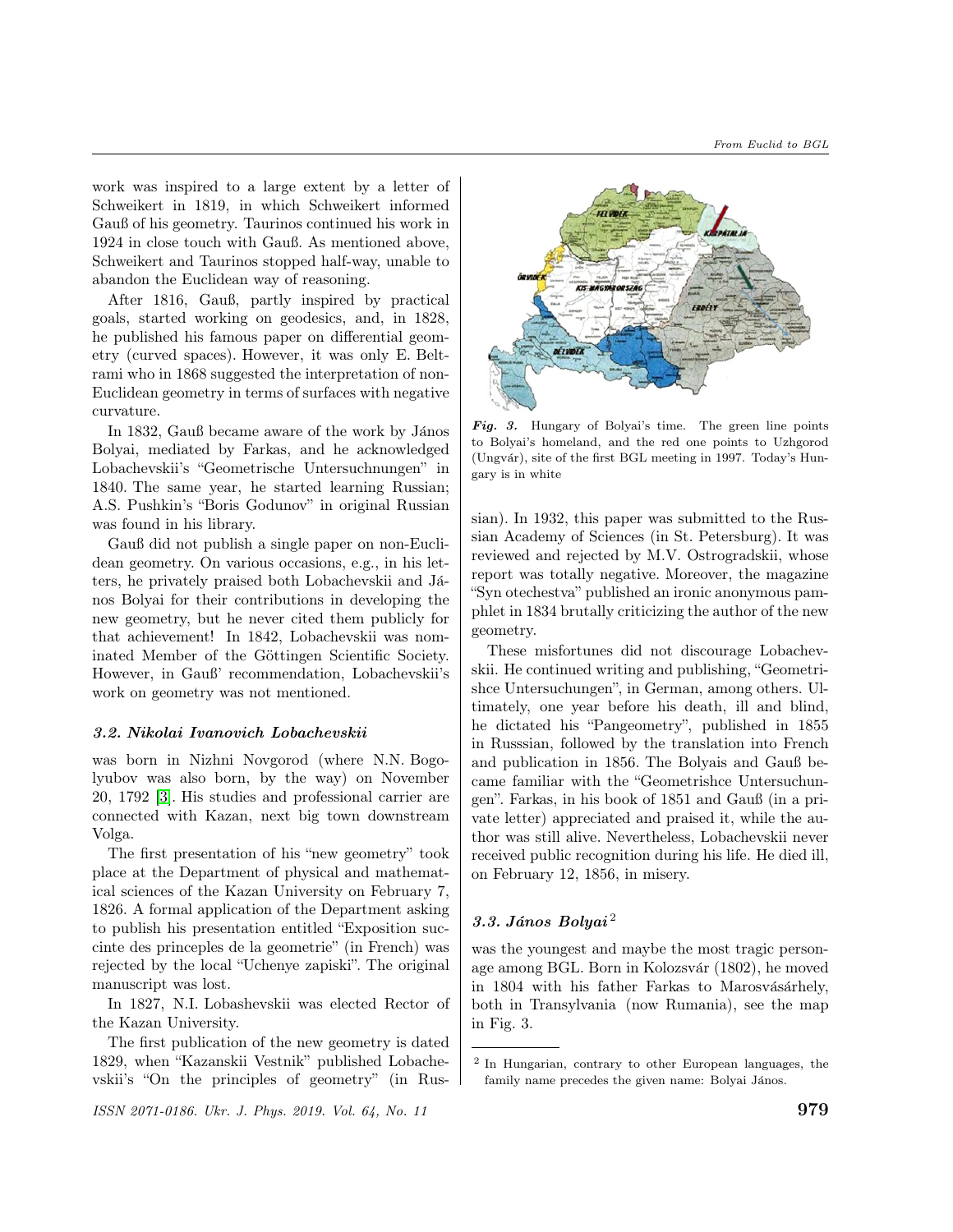#### L. Jenkovszky

In 1818, Farkas asked his friend C. Gauß to support further studies of János at the Göttingen University. But, for some reason, Gauß was reluctant to do so. Consequently, János went to the Engineering Academy in Vienna. After graduation, he was appointed a custom officer in Temesvár.

In 1820, he informed his father that he found the way to prove Euclid's 5-th postulate. Farkas discouraged his son from doing something he considered hopeless.

Despite father's advise, János continued his efforts, and, in 1824, he found a mathematical relation between the length of a perpendicular and the angle of the asymptote. "I created a world from nothing", he exclaimed to his father. One can see from his manuscripts, sketches, and letters that, already in 1820, he was on the right track in considering the limit of the large circle. Most of the work done by János Bolyai remained unpublished. Manuscripts can be found [\[5\]](#page-5-3) in libraries and museums, e.g., in Marosvásárhely.

In February 1825, János sent his manuscript to his farther. Farkas was unable to abandon the old geometry, whose proof took part of his life, in vain. Reluctant to follow the ideas of his son, he was looking for possible shortcomings in the work of János. Finally, in February 1829, he agreed to publish the results of his son as an appendix to his own book "Tentamen Juventutem...", a mathematical course for young people. The appendix (in Latin) was entitled "Appendix scientium spatii absloute veram exhibeus". The book appeared in 1831. A copy, immediately sent by Farkas to Gauß did not reach the recipient: the area was plagued by cholera. Another copy had reached the designation at the beginning of 1832. Gauß reacted immediately, in March 1832. The response was fatal for János. "You may be surprised – he wrote – that I will not praise your son's work since praising it would mean praising myself... his ideas almost coincide with my way of thinking during 30–35 years from now... Myself, I also intended to publish these results, but once my friend's son did it, I feel free from that duty". The above letter was preceded by another one, to Gerling in which Gauß praises János as a first-rank genius.

Gauß' letter to Farkas made happy the farther, but not his son. János suspected that his ideas were stolen. Furthermore, in 1848, he received Lobachevskii's "Geometrische Untersuchungen". He even sus-

pected that "Lobachevskii" is a pseudonym used by Gauß as a mask. After the first shock and the resulting depression, he started critically reading Lobachevskii's work that was really very close in spirit to what János did.

Bolyais' native language, used in communication and correspondence, was Hungarian, although their scientific works were written in Latin or German. János was fluent also in Italian and French and was familiar with Chinese and Tibetian. He was working on the idea to reform the Hungarian language, aiming to adapt it to scientific texts. (NB: The precondition to a candidate to the Hungarian Academy of Sciences was a publication in Hungarian). He believed that Hungarian, due to its particular grammar, is a perfect basis for a future universal scientific language [\[6\]](#page-5-4). Its basis should be semantic (symbolic). János was obsessed with the so-called "root words" (gyökszavak) or homonimas, unique for the Hungarian. He argued so by comparing Hungarian with Latin and German, e.g., in the phrase:

Péter ember

Petrus est homo

Peter ist ein Mensch.

He was trying to fix, as in mathematics, ambiguities, i.e., to establish a one-to-one correspondence between words (symbols  $=$  semiotics) and notions. There is, however, a controversy between simple words-symbols and the complicated Hungarian grammar (e.g., in conjugations and declinations). (See Ref. [\[6\]](#page-5-4) for further reading on this subject.) A relatively new development in this direction is connected with the use of modern communication means (computers, Internet, e-mail, etc.), where new (telegraphy) languages are being developed automatically (shorthand, neglect of accents, "likes", etc.).

János was also an excellent violin player and good fencer.

His legacy consists of over 15 000 pages of manuscripts, written in special codes, stored in the Teleky library in Marosvásárhely. Elemér Kiss contributed [\[5\]](#page-5-3) largely to their de-codification. It is not always clear whether the texts imply shorthand-writing (stenography) or homonimas.

### 4. Followers

The next breakthrough came with the syntheses of non-Euclidean and differential geometry with surface theory, resolving the problem of uniqueness of the

**980 ISSN 2071-0186. Ukr. J. Phys. 2019. Vol. 64, No. 11**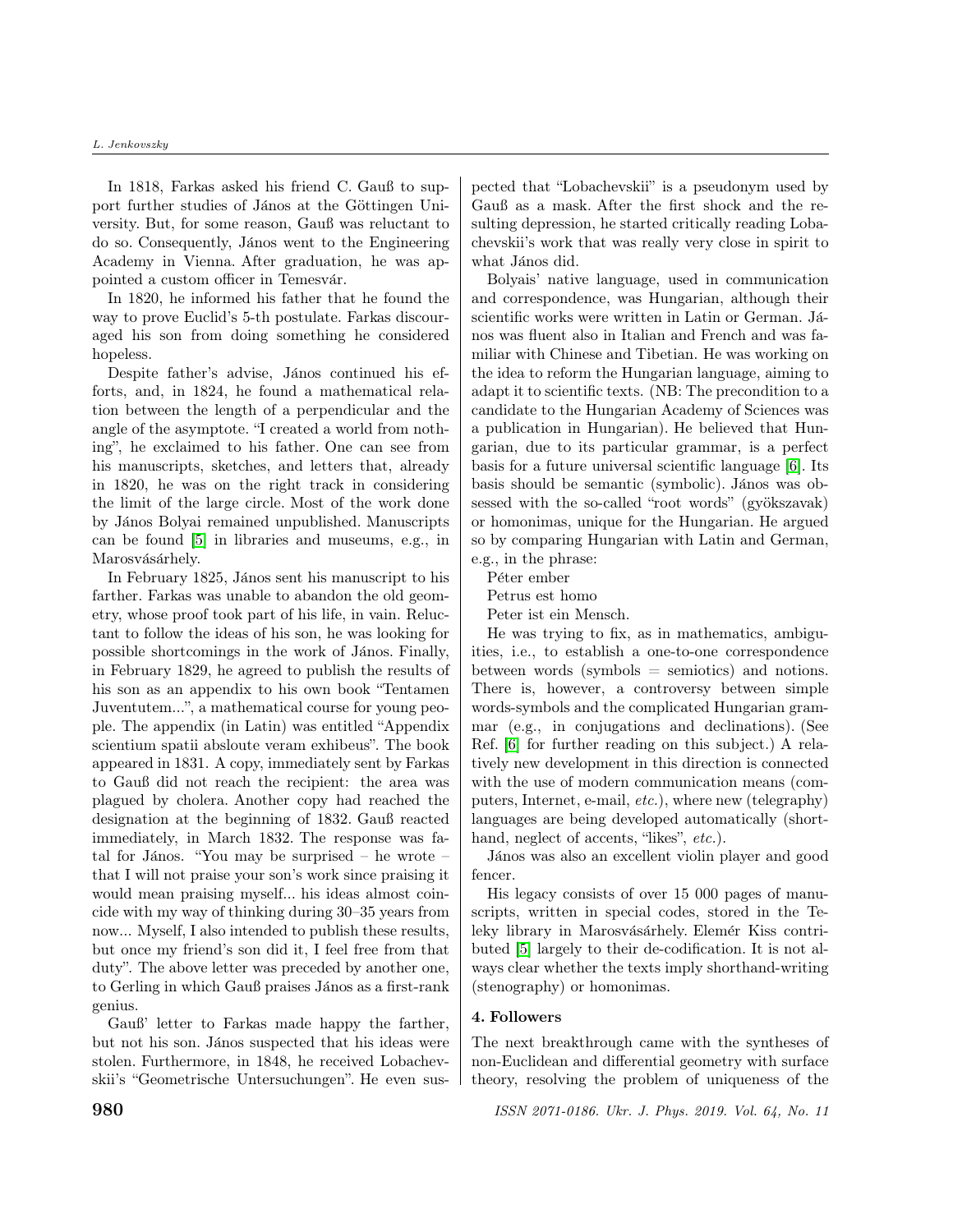new geometry – the main obstacle on the way to its approval. Metrics, geodesics, curvature etc. provided classification and interpretation of the new geometry.

Berngard Riemann (1826–1866), with his 1854 inauguration lectures at the Göttingen University, published in 1854, introduces the notion of manifolds replacing the space, with points corresponding to elements of a manifold. The geometry of the manifold is defined by the squared distance between infinitesimally close points:

$$
ds^2 = \sum_{i,j=1}^n q_{ij} dx_i dx_j,
$$
\n(2)

where  $q_{ij}(x)$  is the metric tensor.

The above equation defines the Riemann metrics within the geometry of the Riemann space.

Geometries are classified according to their curvatures  $K: K > 0$  is called Riemann (or elliptic) geometry,  $K = 0$  is for the conventional Euclidean geometry, and  $K < 0$  corresponds to the non-Euclidean, BGL geometry.

Lorentz, Poincaré, Minkowski and Einstein contributed to making the new geometry a common physical language. The four-dimensional Lorentz space-time and the pseudo-Euclidean metrics

$$
ds^2 = dx^2 + dy^2 + dz^2 - c^2 dt^2, \quad K = 0
$$
 (3)

form the basis of modern physics, in particular of the relativity theory, resulting, e.g., in the relation between mass and energy

$$
E = mc^2,\tag{4}
$$

with global consequences for the mankind.

Cosmology and the history of our Universe are also based on the new geometry. Soviet physicist A.A. Friedman (1888–1925) has found a special solution of the Einstein equation within the Bolyai– Lobachevskii metrics in 1922 and predicted the expansion (inflation) of our Universe confirmed in 1929 (Hubble).

The new geometry has enriched natural science conceptually, although the curvature effects are negligible within observable distances. Lobachevskii suggested tests based on the measured angular distances (parallax) of stars to the astronomer Struve. He proposed also the calculation of definite integrals on surfaces and volumes extended to infinity. About 200 integrals calculated in this way are available in textbooks and tables.



Fig. 4. Time geography: simplified (straightened) world lines of Euclid, János Bolyai, Gauß, and Lobachevskii. Their parallels never crossed

Interesting are applications in architecture using hyperbolic constructions, see [\[7\]](#page-5-5).

A modern branch of the non-Euclidean geometry is connected with the so-called quantum groups or -deformations.

### 5. Epilogue

The abrupt birth, at the same time but different places, of the new geometry, after thousands dormant years, seems almost a mystery. Mysterious is also the fate of its creators, thinking almost identically, while living at the same period on the same continent, without knowing about each other (see Fig. 4).

The BGL conferences usually include review talks and discussions on history and biographies of Bolyai, Gauß, and Lobachevskii, their relation to teachers and followers. The priority of the discovery was never questioned at the conferences. All three deserve appreciation. Both János Bolyai and N.I. Lobachevskii, for various reasons, were unfortunate in failing to produce a timely open publication on their discoveries. However, this fact cannot justify any dispute on priorities. Gauß did not publish a single paper on non-Euclidean geometry, still his reputation is so high that nobody doubts that he "knew it". A rather unique situation in the history of science?! The alphabetic ordering of BGL at conferences was accepted from the very beginning of the series and was never questioned, which, however, did not prevent

 $\text{ISSN 2071-0186.}\ \text{Ukr.}\ \text{J.}$  Phys. 2019. Vol. 64, No. 11  $\text{981}$